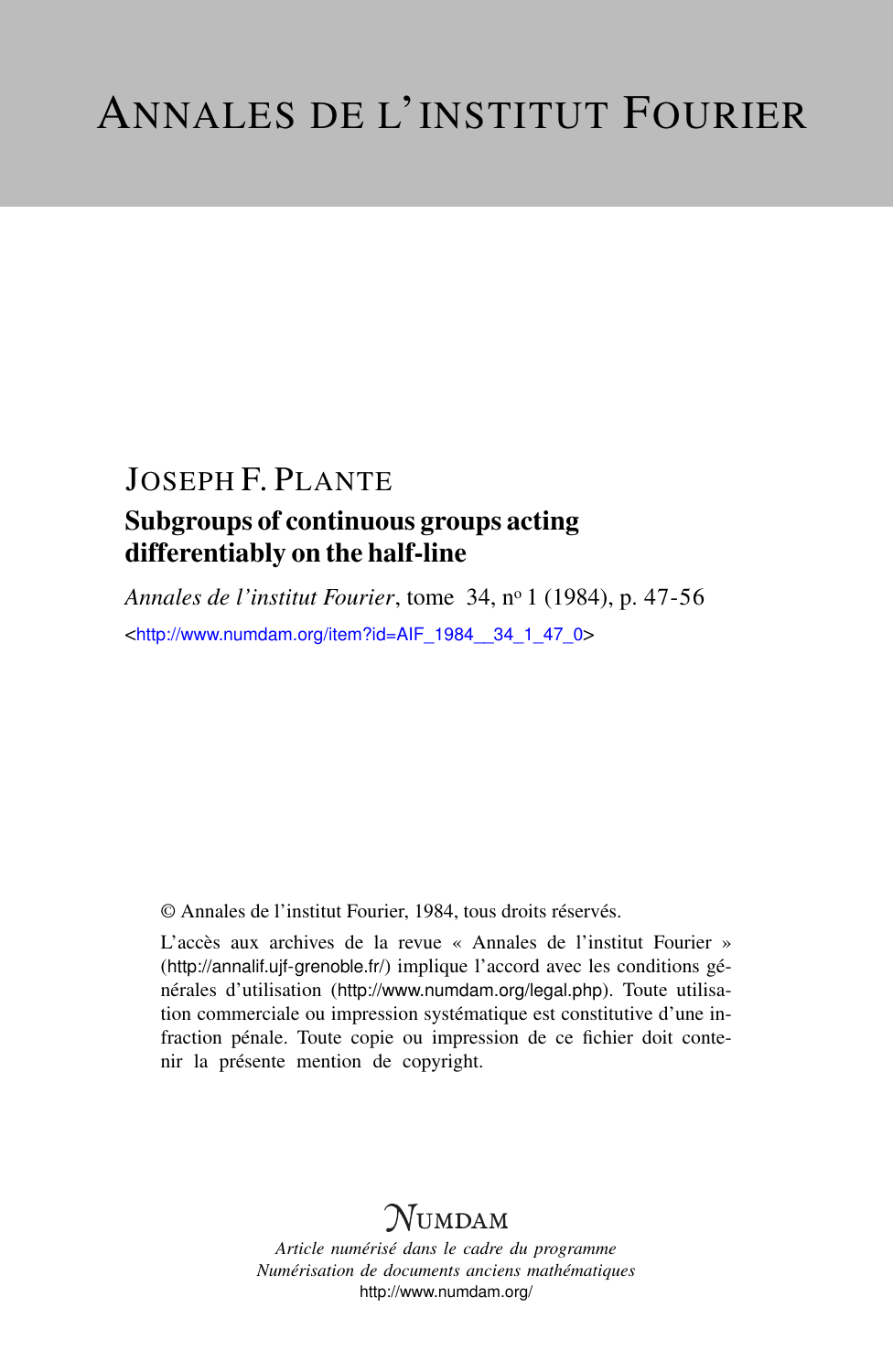Ann. Inst. Fourier, Grenoble 34,1 (1984)47-56

## **SUBGROUPS OF CONTINUOUS GROUPS ACTING DIFFERENTIABLY ON THE HALF-LINE**

### by **J.F. PLANTE**

#### **1. Introduction.**

We consider groups of diffeomorphisms of the closed half-line  $[0, \infty)$ . Denote the group of C<sup>k</sup> diffeomorphisms  $1 \leq k \leq \infty$  by  $\text{Diff}^{k}[0,\infty)$  and the group of homeomorphisms by Homeo $[0,\infty)$ . Clearly, Homeo<sup>[0,  $\infty$ ]</sup> is isomorphic to the group of all orientation preserving homeomorphisms of the line since  $(0, \infty)$  is homeomorphic to the full-line. In the case of diffeomorphisms, the situation is different in that the differentiability at 0 can be expected to play a role in determining the structure of the group. If  $\Gamma$  is a subgroup of  $\text{Diff}^k[0, \infty)$ , we would like to determine necessary and/or sufficient conditions for  $\Gamma$  to be a subgroup of a Lie group which acts at least continuously on  $[0, \infty)$ . More precisely, is there a Lie group G, an embedding  $\Gamma \longrightarrow G$ , and an action  $G \longrightarrow$  Homeo<sup>[0</sup>,  $\infty$ ) such that the following diagram commutes ?



Recall that the affine group of the line is the group of diffeomorphisms of the line of the form  $x \mapsto ax + b (a \neq 0)$ . This group has two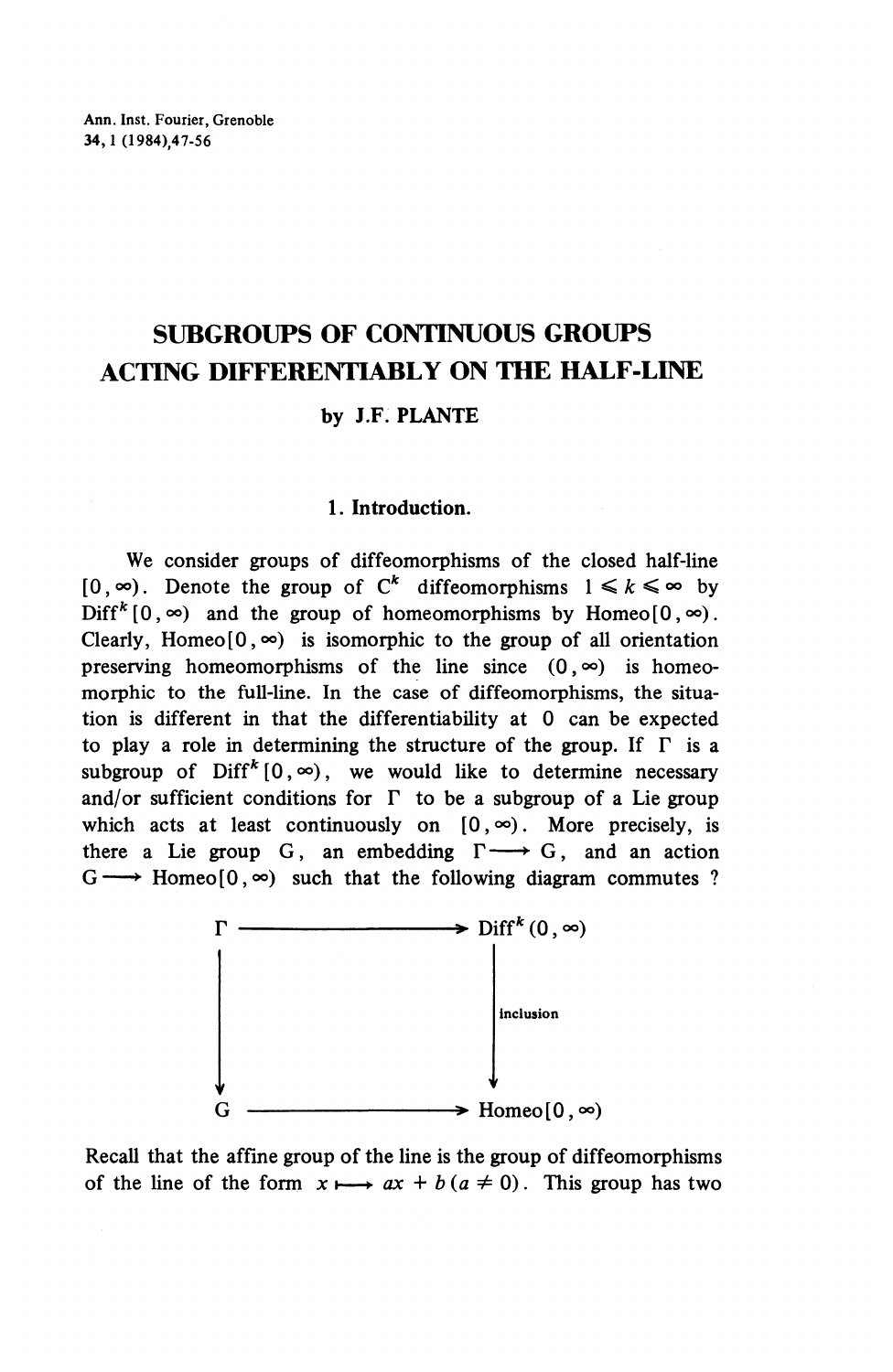#### 48 J.F. PLANTE

components. Denote the identity component  $(a > 0)$  by  $\mathfrak{A}^+$ . Up to isomorphism,  $\mathfrak{C}^+$  is the only non-abelian connected 2-dimensional Lie group.

THEOREM A. — *Let G be a simply connected Lie group which* acts in a  $C^{\infty}$  effective manner on  $[0, \infty)$ . If 0 is the only fixed *point of the action (thus, G is transitive on*  $(0, \infty)$ ), then G is *isomorphic (as an abstract group) to a subgroup of*  $\mathfrak{A}^+$ .

The proof of Theorem A, which rests mainly on a classical result of Lie, is given in Section 2. At this stage, it is worth observing that the result is not vacuous by constructing a  $C^{\infty}$  action of  $\mathfrak{A}^+$  on  $[0, \infty)$  with only 2 orbits. The only problem is achieving differentiability at 0 since  $\alpha^*$  acts on the line which is diffeomorphic to  $(0, \infty)$ . Let  $\phi : \mathsf{R} \longrightarrow \mathsf{R}^+$  be a  $\mathsf{C}^\infty$  diffeomorphism such that

$$
\phi(t) = \frac{1}{1-t} \qquad -\infty < t \leq 0
$$
\n
$$
\phi(t) = t \qquad 2 \leq t < \infty \, .
$$

Computation shows that for 
$$
t \le 0
$$
,  
\n
$$
\phi_* \left[ \frac{\partial}{\partial t} \right] = t^2 \frac{\partial}{\partial t} \quad \text{and} \quad \phi_* \left[ t \frac{\partial}{\partial t} \right] = (t^2 - t) \frac{\partial}{\partial t}.
$$

Thus, the standard action of  $\mathfrak{C}^+$  on R induces an action of  $\mathfrak{C}^+$  on  $[0, \infty)$  which is  $C^{\infty}$  even at 0.

Theorem A suggests what to expect as a sufficient condition that a subgroup of  $Diff(0, \infty)$  embed in a continuous group of homeomorphisms. Since *0^* is solvable, it seems reasonable to consider groups which are solvable and occur as subgroups of Lie groups. When the group  $\Gamma$  is discrete, this can be done. It is known [11] that the groups which occur as discrete subgroups of solvable Lie groups are precisely the polycyclic groups.

THEOREM B.  $-$  If  $\Gamma \subset \text{Diff}^2[0,\infty)$  is a polycyclic group which *has* 0 *as its unique fixed point, then*  $\Gamma$  *embeds in a continuous action of*  $\mathfrak{A}^+$  *on*  $[0, \infty)$  *whose restriction to*  $(0, \infty)$  *is topolo*gically equivalent to the standard action of  $\mathfrak{A}^+$  on **R**.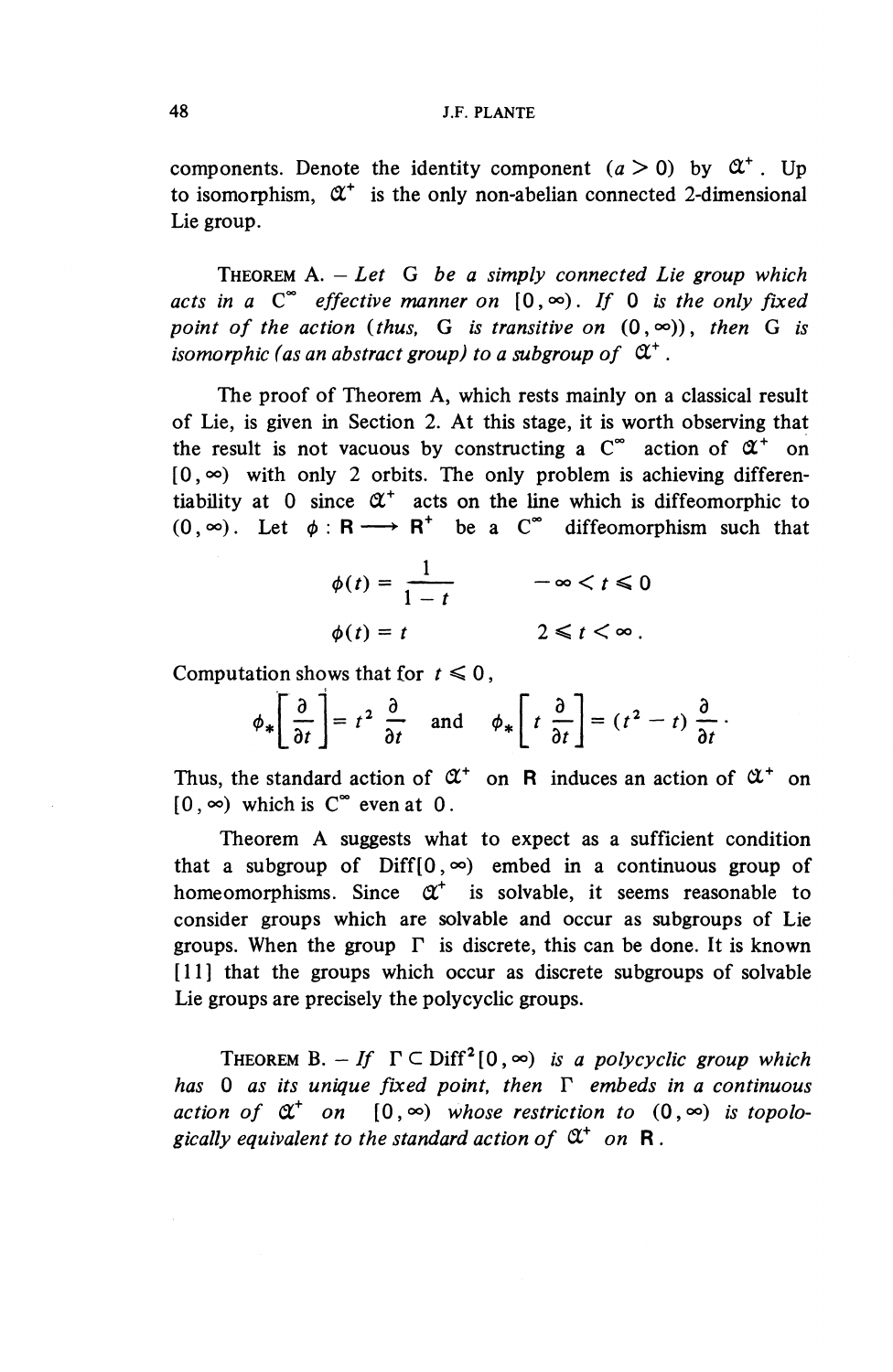The proof of Theorem B is given in Section 3. In Section 4, we describe some applications of these results to codimension one foliations and Lie group actions.

The author is grateful to R. Gardner for helpful discussions about Lie algebras of vector fields on the line which provided the stimulus for writing this paper.

#### **2. Proof of Theorem A.**

It is a classical result of Lie that the only simply connected Lie groups which can act transitively on the line are R,  $\mathfrak{C}^+$ , and  $\widetilde{\mathrm{SL}}(2,\mathbf{R})$ (see for example [1] page 333). The proof given in [1] assumes that the (infinitesimal) action is real analytic. This smoothness assumption can easily be reduced to  $C^{\infty}$  by the following result which was communicated to the author by R. Bryant.

**LEMMA.**  $-$  *Let*  $\mathcal{G}$  *be a finite dimensional Lie algebra of*  $C^{\infty}$  *vector fields on the line such that for every point*  $p \in \mathbb{R}$  *there is a vector field*  $X \in \mathcal{G}$  *such that*  $X(p) \neq 0$ . If  $Z \in \mathcal{G}$  vanishes to infinite *order at some point, then*  $Z \equiv 0$ .

*Proof.* – For  $p \in \mathbb{R}$ , let  $\mathcal{G}_p \subset \mathcal{G}$  be the subalgebra of vector fields which vanish to infinite order at  $p$ . Let  $S_p \subset \mathbb{R}$  be the set of points where *every* element of  $\mathcal{G}_p$  vanishes. S<sub>p</sub> is a non-empty closed set since  $\mathcal{G}_p$  is finite dimensional. The proof of the lemma will be completed by showing that  $S_p$  is also open. Let  $q \in S_p$  and  $X \in \mathcal{G}$  such that  $X(q) \neq 0$ . Choose coordinates for an open interval containing q so that  $X = \frac{\partial}{\partial x}$ . Let  $Z_1, \ldots, Z_k$  be a basis for  $\mathcal{G}_p$ . There are functions  $f_1, \ldots, f_k$  which vanish to infinite order at q such that  $Z_i = f_i \frac{\partial}{\partial x_i}$ ;  $i = 1, ..., k$ .  $\mathcal{G}_p$  contains the vector field

$$
[\mathbf{X}, \mathbf{Z}_i] = \left[\frac{\partial}{\partial t}, f_i \frac{\partial}{\partial t}\right] = f'_i \frac{\partial}{\partial t}.
$$

Therefore, there exist constants  $c_{ij}$  such that

$$
[\mathbf{X}, \mathbf{Z}_i] = \sum_{j=1}^k c_{ij} \mathbf{Z}_j.
$$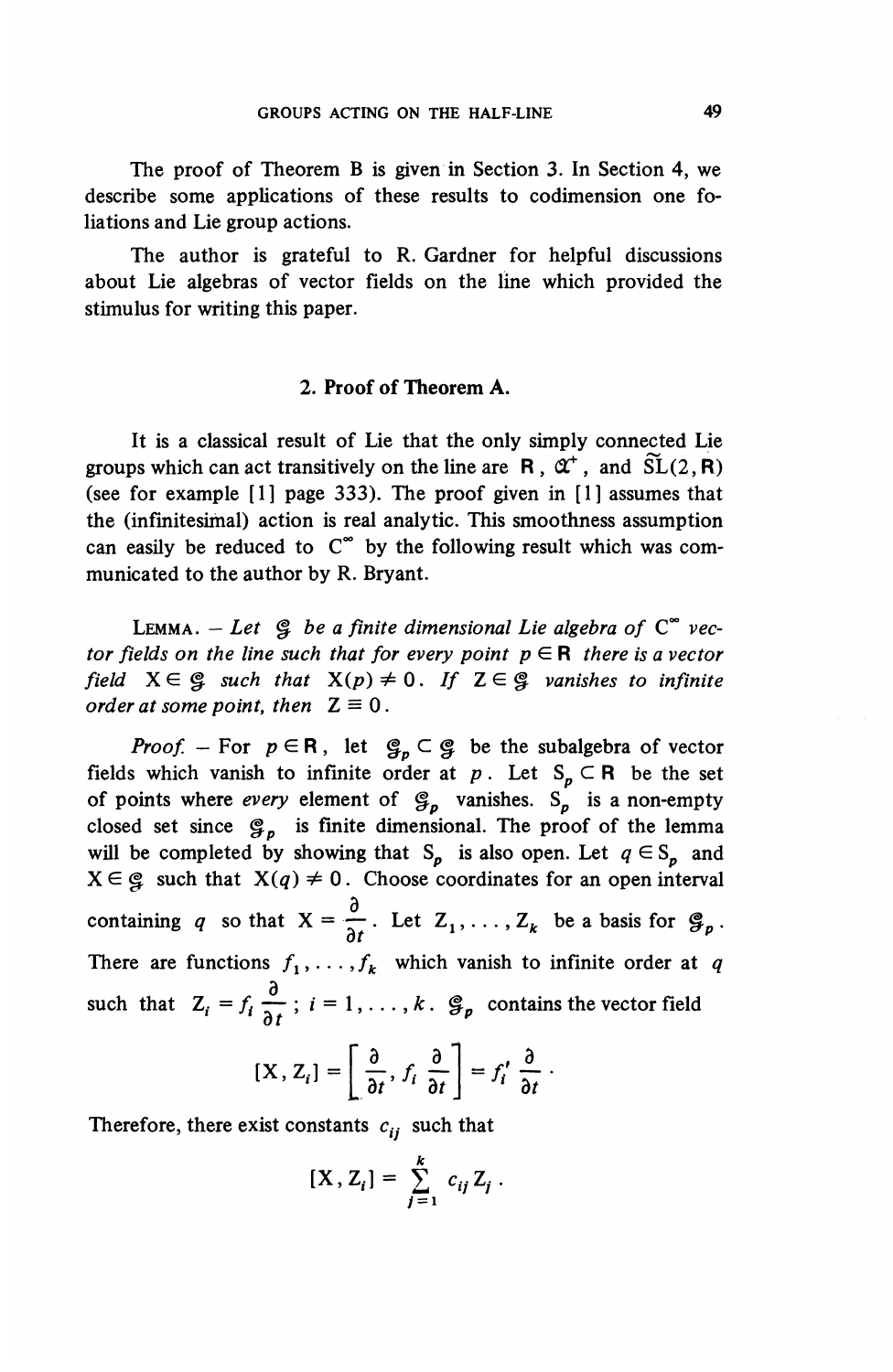In other words, on an interval containing q the functions  $f_1, \ldots, f_k$ are the (unique) solutions to the linear initial value problem

$$
\frac{dx_i}{dt} = \sum_{j=1}^k c_{ij} x_j \qquad i, j = 1, \dots, k
$$
  

$$
x_i(q) = 0.
$$

Therefore,  $f_i \equiv 0$  in a neighborhood of  $q$  for all *i* which means that  $S_p$  is open.

We return now to the proof of Theorem A. In this case, we have a simply connected Lie group G acting on  $[0, \infty)$  which acts transitively when restricted to  $(0, \infty)$ . Since  $(0, \infty)$  is diffeomorphic to the line, G is either  $\widetilde{SL}(2, R)$  or a subgroup of  $\mathfrak{C}^*$ . However, an action of  $\widetilde{SL}(2, \mathbf{R})$  on  $\mathbf{R}^+$  cannot be extended to  $[0, \infty)$  in even a  $C<sup>1</sup>$  fashion by Thurston's generalized Reeb Stability Theorem, since  $SL(2, R)$  has a uniform discrete subgroup  $\Gamma$  such that Hom( $\Gamma$ ; R) = 0, and the action by  $\Gamma$  doesn't extend [10]. Therefore, G must be isomorphic to a subgroup of  $\mathfrak{C}^+$ .

#### **3. Proof of Theorem B.**

We begin with a result which suggests how the proof is organized.

LEMMA.  $-If \Gamma \subset \text{Diff}^2[0, \infty)$  is a polycyclic group, then pre*cisely one of the following possibilities occurs*

(i)  $\Gamma$  is a finitely generated free abelian group.

(ii)  $\Gamma$  has exponential growth and a subgroup of finite index  $\Gamma_0$ , which in turn has a normal subgroup N such that N is a free *abelian group of rank*  $\geq 2$  *and*  $\Gamma_0/N$  *is a free abelian group of* rank  $\geqslant$  1.

*Proof.*  $-$  If  $\Gamma$  has polynomial growth, then it is finitely generated and free abelian by (4.6) of [9]. The only other alternative according to [11] is that  $\Gamma$  has exponential growth. Since  $\Gamma$  is polycyclic, there is a subgroup  $\Gamma_0$  of finite index and a finitely generated nilpotent subgroup N which is normal in  $\Gamma_0$  such that  $\Gamma_0/N$  is finitely generated free abelian [11]. Since  $N \subset Diff^2[0, \infty)$ , (4.5) of [9] says that N is actually free abelian. We assume that  $\Gamma$ , and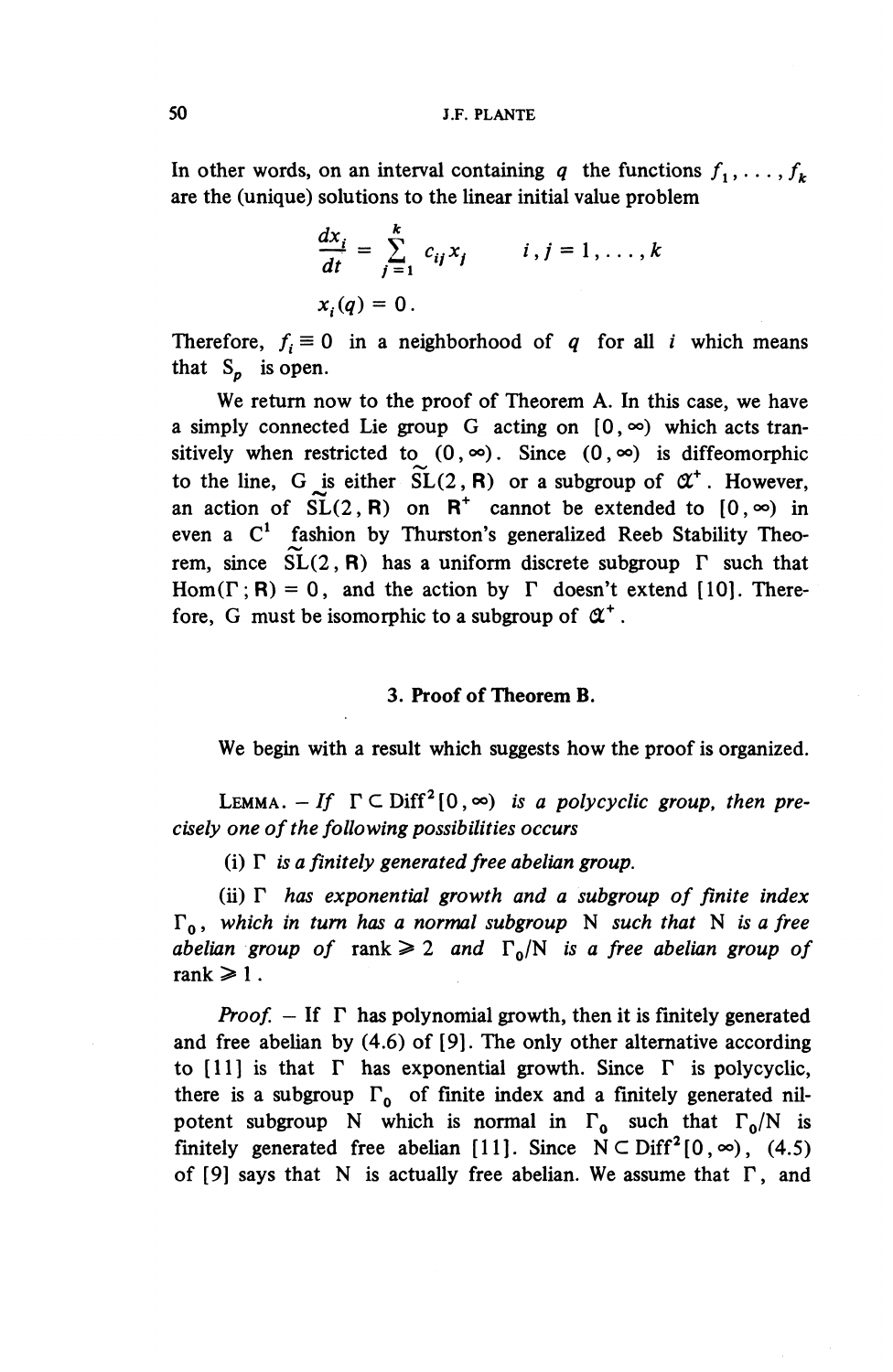hence  $\Gamma_0$ , have exponential growth. N and  $\Gamma_0/N$  must be nontrivial since nilpotent groups have polynomial growth [11]. It remains to be shown that rank  $N > 1$ . If this were not the case, N would be generated by a single element *h* and for  $g \in \Gamma_0$ , we would have either  $ghg^{-1} = h$  or  $ghg^{-1} = h^{-1}$ . Let  $\Gamma_0'$  be the subgroup of index at most 2 in  $\Gamma_0$  consisting of those g such that  $ghg^{-1} = h$ . Then N is central in  $\Gamma'_{0}$  and  $\Gamma'_{0}/N$  is abelian which implies that  $\Gamma_0'$  is nilpotent and that  $\Gamma_0$  and  $\Gamma$  have polynomial growth. Since this is not the case, rank  $N \ge 2$  and the lemma is proved.

In order to prove Theorem B, it suffices to show that the restriction of  $\Gamma$  to  $(0, \infty)$  is conjugate to an action by a subgroup of  $\alpha^*$ . According to (4.6) of [8], any polycyclic group of homeomorphisms of the line which acts minimally (every orbit dense) is conjugate to a sub-group of the affine group of the line. Furthermore, if the group preserves orientation, it is conjugate to a subgroup of  $\alpha^*$ . Because of the endpoint 0,  $\Gamma$  preserves the orientation of  $(0, \infty)$ . Since  $(0, \infty)$  is homeomorphic to the line, we see that  $\Gamma$  embeds in a continuous action of  $\mathfrak{A}^+$  on  $[0, \infty)$  whenever  $\Gamma$ is polycyclic and the restriction to  $(0, \infty)$  is minimal. The proof of Theorem B will be completed by showing that, in most cases, the action on  $(0, \infty)$  is minimal. This requires the differentiability hypothesis and the hypothesis that 0 is the only fixed point.

Suppose  $\Gamma \subset \text{Diff}^2(0, \infty)$  is a free abelian group of rank  $> 1$ which has no fixed points other than 0. We claim that *each element* of  $\Gamma$  fixes only 0. Suppose otherwise. Since rank  $\Gamma > 1$ , let  $s > 0$ and  $g, h \in \Gamma$  be elements such that  $g(s) = s, h(s) \leq s$ . Let  $s_0 = \lim_{n \to \infty} h^n(s)$ . Clearly,  $s_0$  is fixed by both *g* and *h* (since *g* and *h* commute). The points  $h^n(s)$  are fixed by g and converge to  $s_0$ , and *h* has no fixed points in some interval of the form  $(s_0, s_0 + \epsilon)$ . Since g and h are C<sup>2</sup>, this contradicts a result of Kopell [5] so the claim is proved.

We now claim that rank  $\Gamma > 1$  implies that it acts minimally on  $(0, \infty)$ . Select a fixed  $g \in \Gamma$  and let  $\langle g \rangle$  be the infinite cyclic group generated by  $g$ . The quotient group  $\Gamma/\langle g \rangle$  is non-trivial, finitely generated, free abelian, and acts in the obvious way on the quotient space  $(0, \infty)/t \sim g(t)$ . Since no element of  $\Gamma$  has fixed points in  $(0, \infty)$  this quotient space is  $C^2$  diffeomorphic to the circle, and  $\Gamma/\langle g \rangle$  acts freely and of class  $C^2$ . By a result of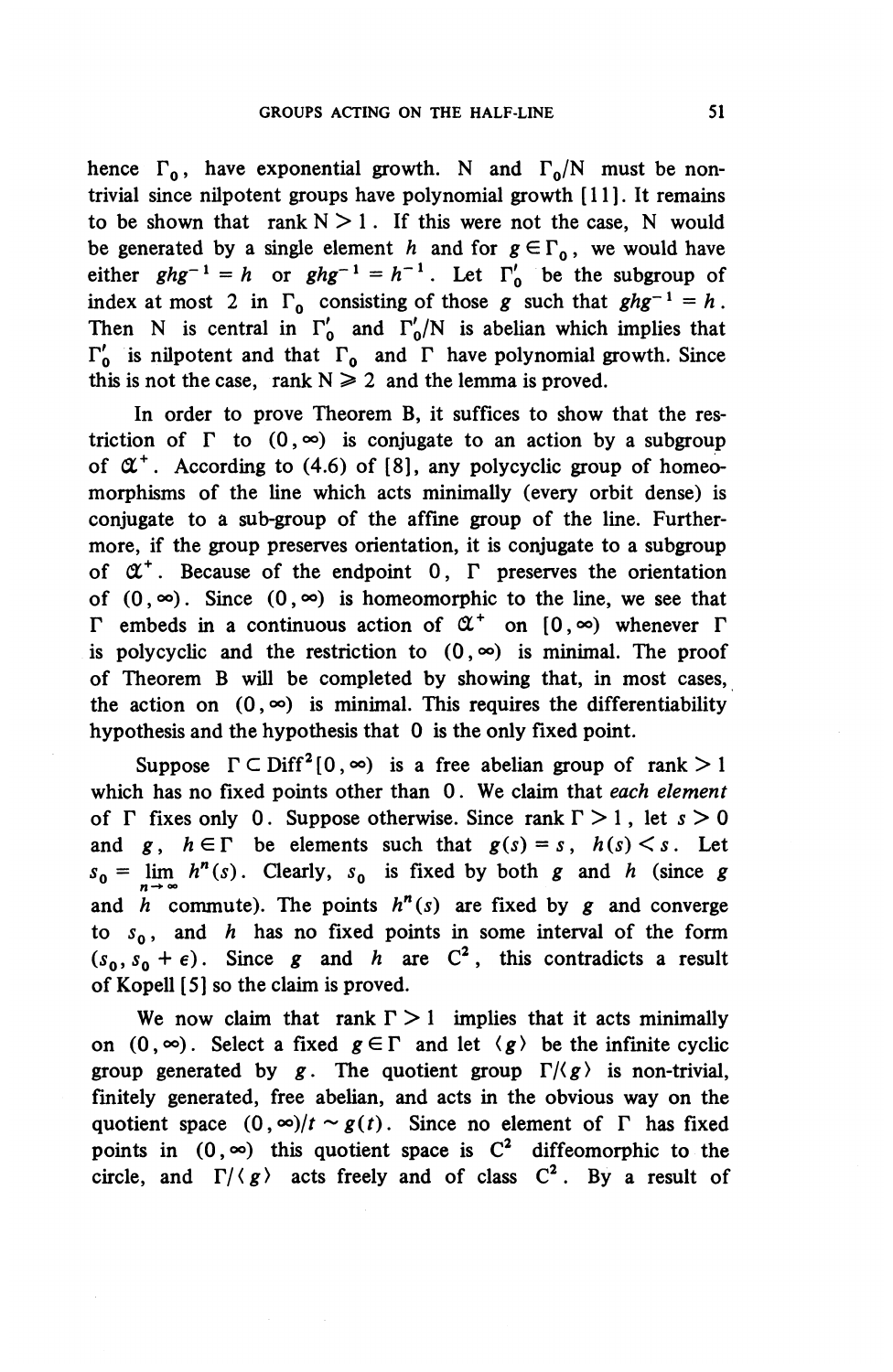Denjoy [3], this action is minimal and so, therefore, is the original action of  $\Gamma$  on  $(0, \infty)$ .

Theorem B is now proved in case (i) of the Lemma when rank  $\Gamma > 1$ . In case (ii), we consider instead the free abelian group N. As before, we find that N acts minimally on  $(0, \infty)$ . Since N is a subgroup of  $\Gamma$ ,  $\Gamma$  itself acts minimally on  $(0, \infty)$ so Theorem B is proved in case (ii).

The only remaining case is case (i) with rank  $\Gamma = 1$ . In this case.  $\Gamma$  is infinite cyclic generated a diffeomorphism  $g$  which clearly fixes only 0. Suppose, without loss of generality, that  $g(t)$  > t for all  $t > 0$ . Fix  $s > 0$  and select a homeomorphism  $h: [s, g(s)) \longrightarrow [0,1)$ . *h* extends in an obvious way to a homeomorphism  $(0, \infty) \longrightarrow \mathbb{R}$  such that  $hgh^{-1}$  is the translation  $t \rightarrow t + 1$ . Thus,  $\Gamma$  embeds in a continuous action of  $\mathfrak{A}^+$  on  $[0, \infty)$  and the proof of Theorem B is complete.

*Remark. —* Theorem B can be extended in a manner which will be useful in the next section. Call a group F *virtually polycyclic* if it has a polycyclic subgroup of finite index. Theorem B is valid for virtually polycyclic subgroups of  $\text{Diff}^2[0,\infty)$ . To see this, let  $\Gamma_0$  be a polycyclic subgroup of finite index in  $\Gamma$  and let  $\Gamma_1 \subset \Gamma$ be the intersection of all conjugates of  $\Gamma_0$  in  $\Gamma$ .  $\Gamma_1$  is a polycyclic *normal* subgroup of finite index in F. This means that virtually polycyclic groups are contained in the class S of groups allowed in (4.6) of [8] and so the proof given above also works for virtually polycyclic groups.

### **4. Applications to codimension one foliations and Lie group actions.**

Let  $\mathcal{F}$  be a transversely oriented codimension one foliation and L a compact leaf of  $\mathcal G$  which is isolated from other compact leaves on a side. We say that L has *affine holonomy* (on the side in question) if there is an arc  $\tau$  transverse to  $\mathcal V$  which intersects L in a single endpoint  $x_0$  such that the holonomy maps of  $\tau$ determined by some generating set of  $\pi_1(L,x_0)$  are affine in suitable coordinates. By this, we mean that there is an embedding  $f: \text{int } \tau \longrightarrow \mathbb{R}$  such that  $\lim_{t \to \infty} f(t) = -\infty$  and if  $h$  is a holo $t \rightarrow x_0$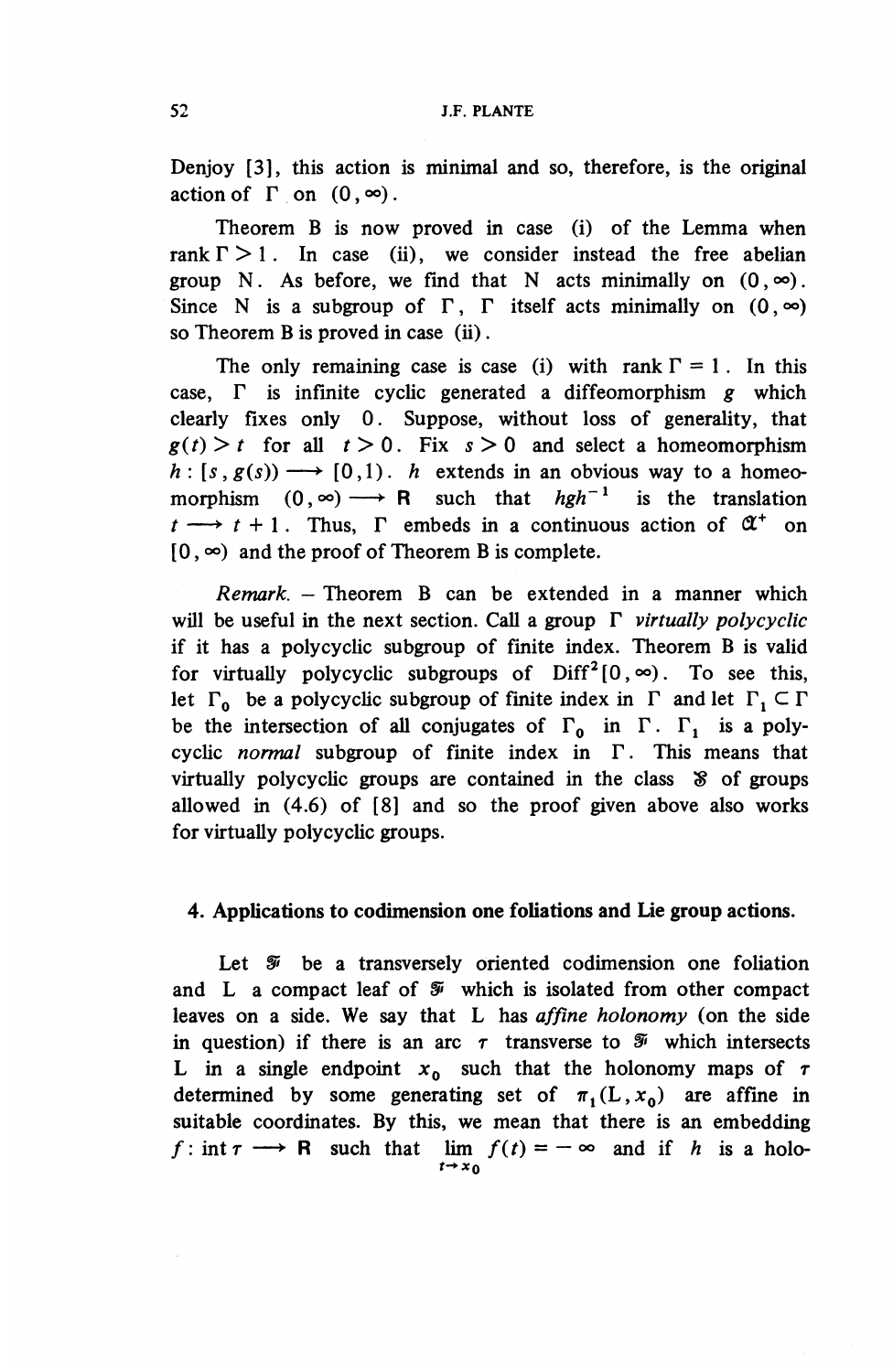nomy map (a homeomorphism between neighborhoods of  $x_0$  in  $\tau$ ), then  $fhf^{-1}$  (which is defined on an interval of the form  $(-\infty, b)$  is affine. The arguments used to prove Theorem B can be easily adapted to prove the following.

THEOREM.  $-If \, \n\mathcal{F}$  is a transversely oriented codimension one foliation of class  $C^2$ , L is a compact leaf of  $\mathcal I$  which is isolated *from other compact leaves on a side and*  $\pi_1(L)$  *is virtually polycyclic then L has affine holonomy on that side.*

COROLLARY. — *Let G be a connected amenable Lie group* which acts locally freely of class  $C^2$  on an orientable manifold so *that the orbit foliation has codimension one. If* L *is a compact orbit which is isolated on a side then* L *has affine holonomy on that side.*

The corollary follows immediately from the theorem and the following result from [6] which also helps explain the hypothesis.

LEMMA. *— If G is a connected Lie group, then the following statements are equivalent:*

- a) G *is amenable.*
- b) *Every discrete subgroup of G is virtually polycyclic.*
- c) G *contains a solvable normal subgroup with compact quotient.*

When G is nilpotent, the holonomy in the conclusion of the corollary is actually equivalent to translations [2,4,9]. Using the construction from Section 1, we now show that codimension one solvable group actions do not always have such simple holonomy.

Let  $\psi : \mathbf{R} \longrightarrow (0,1)$  be a C<sup>\*</sup> diffeomorphism such that

$$
\psi(t) = \frac{1}{1-t} \qquad -\infty < t \le -2
$$
\n
$$
\psi(t) = \frac{t}{1+t} \qquad 2 \le t < \infty \, .
$$

The standard action of  $\alpha^*$  on R induces, via  $\psi$ , a C<sup>®</sup> action of  $\alpha^*$  on  $(0,1)$  which extends to be  $C^{\infty}$  on  $[0,1]$ . In this case, 0 and 1 are fixed and the action is transitive on  $(0,1)$ . We will

 $\sf s$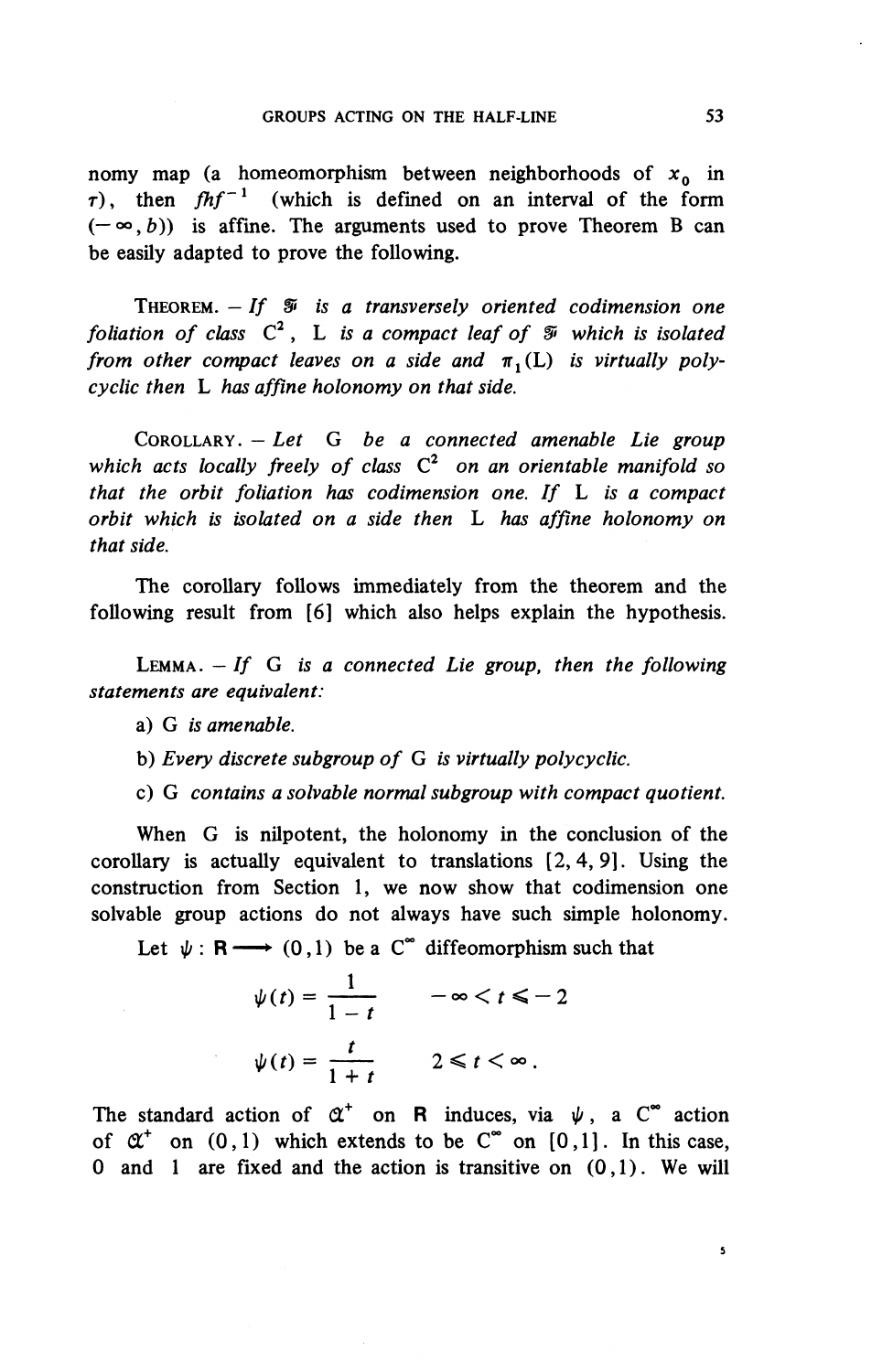construct a  $C^{\infty}$  codimension one foliation of  $M \times [0,1]$  where M is a compact 3-manifold such that the only compact leaves are  $M \times \{0\}$  and  $M \times \{1\}$  and all other leaves are dense. The leaves of the codimension one foliation will be everywhere transverse to the arcs  $\{x\} \times [0,1]$ . Countably many of the leaves will have infinite cyclic holonomy groups and the foliation can be parametrized by the action of a 3-dimensional solvable Lie group.

Let M be the quotient of  $R^3$  by the fixed point free group  $\Gamma$  of transformations generated by A, B, C, where

*A(x* , *y* , *z)* = *(2x* + *y* , *x* + *y* , *z -* 1) *B(x,y,z) = (x* + l,^,z ) C *(x* , *y* , z) = *(x* , *y +* 1 , z).

Let X, Y, Z be vector fields on M defined by  
\n
$$
X(x, y, z) = (2\lambda^{-z}, (\sqrt{5} - 1) \lambda^{-z}, 0)
$$
\n
$$
Y(x, y, z) = (-2\lambda^{z}, (\sqrt{5} + 1) \lambda^{z}, 0)
$$
\n
$$
Z(x, y, z) = (0, 0, 1)
$$

where  $\lambda = \frac{1}{2} (3 + \sqrt{5})$ . These vector fields satisfy the relations

$$
[X, Y] = 0
$$
  

$$
[X, Z] = (\log \lambda) X
$$
  

$$
[Y, Z] = (-\log \lambda) Y
$$

which implies that M is a solvmanifold.

 $\Gamma$  is the group of covering transformations of  $R^3$  over M. We let  $\Gamma$  act affinely on  $\mathbb R$  as follows:

A: 
$$
t \mapsto \lambda t
$$
  
B:  $t \mapsto t + b$   
C:  $t \mapsto t + c$ 

where  $b, c$  are positive numbers such that  $b^2 + c^2 = 1$ ,  $(\sqrt{5}-1) b = 2c$ . We leave it to the reader to check that the appropriate relations are satisfied

$$
(ABA^{-1}B = BC = CB, ACA^{-1}C^{-1} = B).
$$

Now  $\psi$  induces an action of  $\Gamma$  on [0,1]. The combined action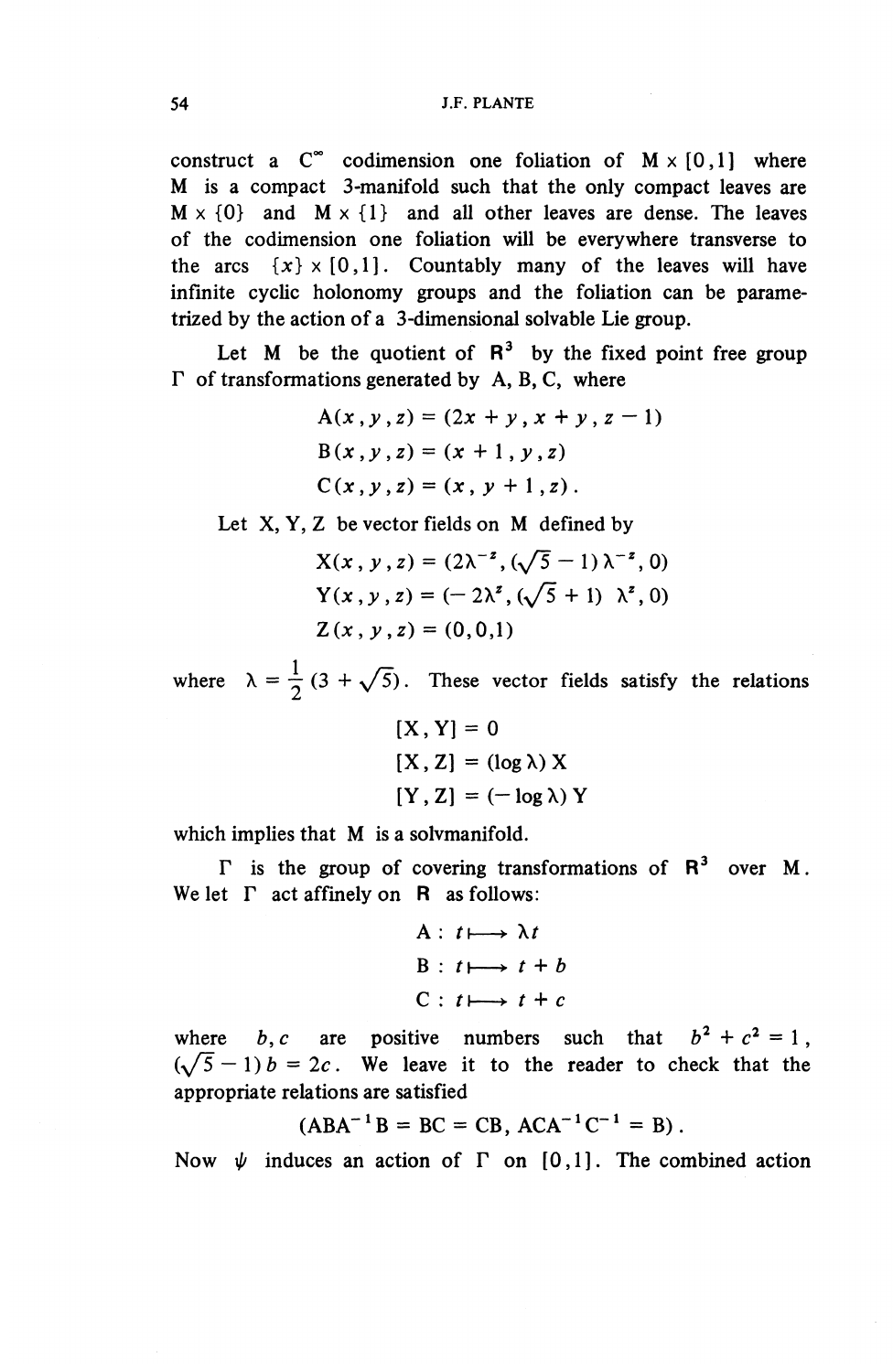of  $\Gamma$  on  $\mathbb{R}^3 \times [0,1]$  preserves the codimension one foliation having leaves of the form  $R^3 \times \{t\}$  and, hence, induces the desired foliation  $\mathcal{F}$  of  $M \times [0,1] = R^3 \times [0,1]/\Gamma$ . The vectors fields X, Y, Z lift to vector fields tangent to the leaves of  $\mathcal V$  which generate a solvable Lie group action having  $\mathcal I$  as orbit foliation.

*Remarks. -* (i) This example shows that the orbit foliations of codimension one locally free actions by unimodular solvable groups need not be « almost without holonomy » which is in sharp contrast with the nilpotent case [2,4]. The theorem of this section shows that the phenomenon of this example occurs whenever the action is  $C^2$  and has an isolated compact leaf whose holonomy group has exponential growth.

(ii) It is probably the case that  $C^2$  codimension one actions by amenable Lie groups can't have exceptional orbits. When there are no compact orbits and the group is unimodular, if follows from [7] that every orbit is dense. In the non-unimodular case, the same conclusion may follow from unpublished results of Duminy. When there are compact orbits (in which case the group must be unimodular), the results of the present paper should be useful.

#### BIBLIOGRAPHY

- [1] CAMPBELL, *Continuous groups,* Chelsea, New York (1966).
- [2] G. CHATELET, Sur les feuilletages induits par l'action de groupes de Lie nilpotents, *Ann. Inst. Fourier,* 27-2 (1977), 161-190.
- [3] A. DENJOY, Sur les courbes définies par les équations différentielles a la surface du tore, /. *Math. Pures Appi,* (9) 11 (1932), 333-375.
- [4] G. HECTOR, On manifolds foliated by nilpotent Lie group actions, preprint Lille (1980).
- [5] N. KOPELL, Commuting diffeomorphisms, *Proc. Symposia Pure Math.,* v. 14, A.M.S., (1969), 165-184.
- [6] J. MILNOR, On fundamental groups of complete affinely flat manifolds. *Adv. Math.,* 25 (1977), 178-187.